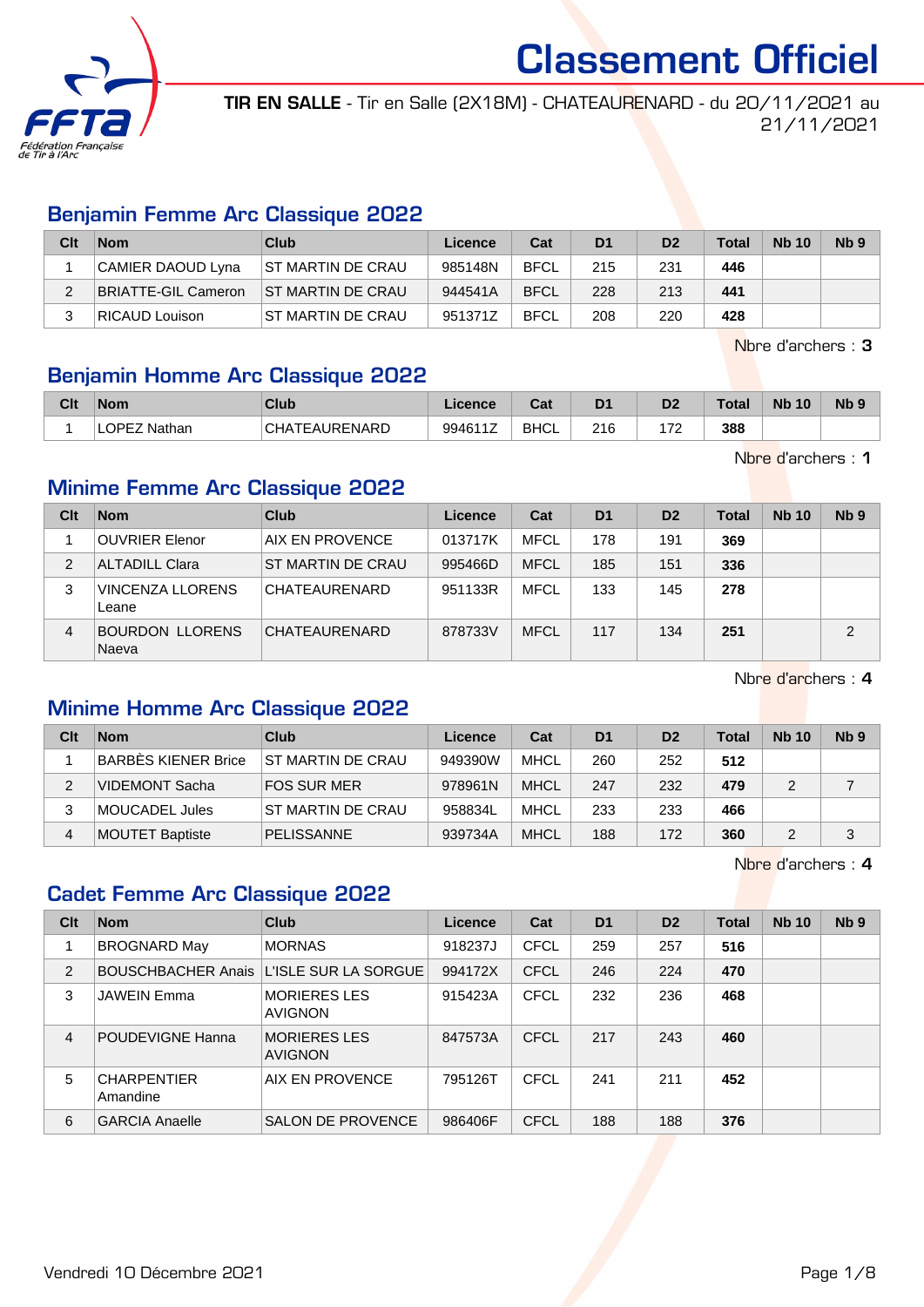

TIR EN SALLE - Tir en Salle (2X18M) - CHATEAURENARD - du 20/11/2021 au 21/11/2021

#### Cadet Femme Arc Classique 2022 (Suite)

| Clt | <b>Nom</b>               | Club                     | Licence | Cat         | D <sub>1</sub> | D <sub>2</sub> | Total | <b>Nb 10</b> | Nb <sub>9</sub> |
|-----|--------------------------|--------------------------|---------|-------------|----------------|----------------|-------|--------------|-----------------|
|     | URBE ChloE               | MONTEUX                  | 943958S | CFCL        | 185            | 138            | 323   |              |                 |
|     | SANCHEZ Camille          | <b>SALON DE PROVENCE</b> | 993387U | CFCL        | 115            | 154            | 269   |              |                 |
|     | <b>BOES-COSTA Emilie</b> | FOS SUR MER              | 978802R | <b>CFCL</b> | 133            | 105            | 238   |              |                 |

Nbre d'archers : 9

#### Cadet Homme Arc Classique 2022

| Clt | <b>Nom</b>                              | Club                     | Licence | Cat         | D <sub>1</sub> | D <sub>2</sub> | <b>Total</b> | <b>Nb 10</b> | Nb <sub>9</sub> |
|-----|-----------------------------------------|--------------------------|---------|-------------|----------------|----------------|--------------|--------------|-----------------|
|     | <b>RENAUDINEAU Alexis</b>               | <b>MORNAS</b>            | 842366R | <b>CHCL</b> | 280            | 282            | 562          |              |                 |
| 2   | PHAM TAN Dylan                          | <b>MONTEUX</b>           | 967785R | <b>CHCL</b> | 221            | 225            | 446          |              |                 |
| 3   | <b>DEL BUEY Maxime</b>                  | <b>SALON DE PROVENCE</b> | 020998Z | <b>CHCL</b> | 212            | 233            | 445          |              |                 |
| 4   | FERNANDEZ-FRAPPIER   PELISSANNE<br>Paco |                          | 980983L | <b>CHCL</b> | 195            | 203            | 398          |              |                 |
| 5   | <b>MENGUY Sebastien</b>                 | <b>MALLEMORT</b>         | 958918C | <b>CHCL</b> | 204            | 189            | 393          |              |                 |
| 6   | <b>LEGRAND Maxime</b>                   | AIX EN PROVENCE          | 938620P | <b>CHCL</b> | 169            | 185            | 354          |              |                 |
|     | <b>CHATENET Theo</b>                    | <b>SALON DE PROVENCE</b> | 981091D | <b>CHCL</b> | 135            | 165            | 300          |              |                 |

Nbre d'archers : 7

### Junior Femme Arc Classique 2022

| Clt | <b>Nom</b>        | Club              | Licence | Cat         | D <sub>1</sub> | D <sub>2</sub> | <b>Total</b> | <b>Nb 10</b> | N <sub>b</sub> <sub>9</sub> |
|-----|-------------------|-------------------|---------|-------------|----------------|----------------|--------------|--------------|-----------------------------|
|     | THIBURCE Eleanore | <b>CARPENTRAS</b> | 003514V | <b>JFCL</b> | 190            | 212            | 402          |              |                             |
| ∠   | MATS Angelique    | <b>MONTEUX</b>    | 921061D | <b>JFCL</b> | 192            | 185            | 377          |              |                             |
|     | ICARD Noemie      | <b>MONTEUX</b>    | 795497W | JFCL        | 221            | 152            | 373          |              |                             |

Nbre d'archers : 3

#### Junior Homme Arc Classique 2022

| Clt | <b>Nom</b>            | Club                 | Licence | Cat         | D <sub>1</sub> | D <sub>2</sub> | <b>Total</b> | <b>Nb 10</b> | N <sub>b</sub> 9 |
|-----|-----------------------|----------------------|---------|-------------|----------------|----------------|--------------|--------------|------------------|
|     | <b>CARBONNEL Enzo</b> | L'ISLE SUR LA SORGUE | 742575X | JHCL        | 266            | 261            | 527          |              |                  |
|     | LECLERC Ronan         | <b>MONTEUX</b>       | 832928G | <b>JHCL</b> | 248            | 244            | 492          |              |                  |

Nbre d'archers : 2

#### Senior 1 Femme Arc Classique 2022

| Clt | <b>Nom</b>        | Club                         | .icence | Cat                       |     | Dź            | Total | <b>Nb</b><br>10 | N <sub>b</sub> s |
|-----|-------------------|------------------------------|---------|---------------------------|-----|---------------|-------|-----------------|------------------|
|     | LEGRAND Lucie-Lou | ⊤AIX ⊓<br><b>EN PROVENCE</b> | 938629Z | S <sub>1</sub> FCL<br>ັບ∟ | つ1・ | 21 Q<br>ن ا ک | 430   |                 |                  |

Nbre d'archers : 1

#### Senior 1 Homme Arc Classique 2022

| Clt           | <b>Nom</b>         | <b>Club</b>        | Licence | Cat   | D <sub>1</sub> | D <sub>2</sub> | <b>Total</b> | <b>Nb 10</b> | Nb <sub>5</sub> |
|---------------|--------------------|--------------------|---------|-------|----------------|----------------|--------------|--------------|-----------------|
|               | MOULIN Louis       | IST MARTIN DE CRAU | 718453C | S1HCL | -267           | 271            | 538          |              |                 |
| ⌒<br><u>_</u> | <b>NOTO Cedric</b> | <b>CARPENTRAS</b>  | 449026X | S1HCL | 227            | 225            | 452          |              |                 |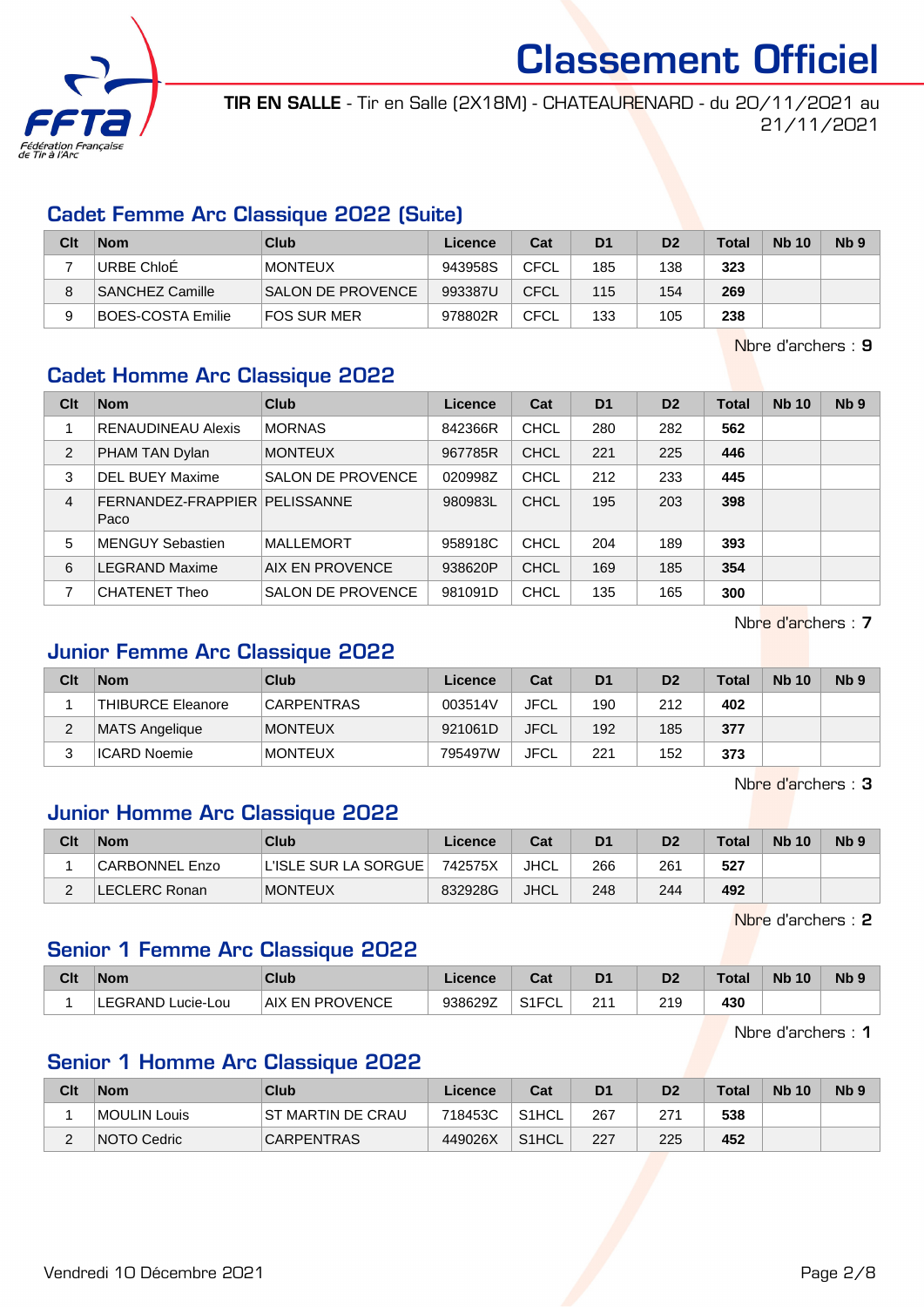

TIR EN SALLE - Tir en Salle (2X18M) - CHATEAURENARD - du 20/11/2021 au 21/11/2021

#### Senior 1 Homme Arc Classique 2022 (Suite)

| Clt | <b>Nom</b>              | Club         | Licence | Cat                | D <sub>1</sub> | D <sub>2</sub> | $\tau$ otal | <b>Nb 10</b> | N <sub>b</sub> <sub>9</sub> |
|-----|-------------------------|--------------|---------|--------------------|----------------|----------------|-------------|--------------|-----------------------------|
|     | <b>SINARDET Nicolas</b> | ARLES        | 406541T | S <sub>1</sub> HCL | 213            | 228            | 441         |              |                             |
| 4   | MISENE Lilian           | MIRAMAS CRAU | 718452B | S <sub>1</sub> HCL | 233            | 205            | 438         |              |                             |
| 5   | <b>CHARRIERE Morgan</b> | ARLES        | 771266H | S <sub>1</sub> HCL | 201            | 216            | 417         |              |                             |

Nbre d'archers : 5

#### Senior 2 Femme Arc Classique 2022

| Clt | <b>Nom</b>               | Club                 | Licence | Cat                | D <sub>1</sub> | D <sub>2</sub> | Total | <b>Nb 10</b> | Nb <sub>9</sub> |
|-----|--------------------------|----------------------|---------|--------------------|----------------|----------------|-------|--------------|-----------------|
|     | BROGNARD Elsa            | <b>MORNAS</b>        | 918119F | S <sub>2</sub> FCL | 249            | 234            | 483   |              |                 |
| C   | <b>VERMONET Laurence</b> | <b>VEDENE</b>        | 924618V | S <sub>2</sub> FCL | 240            | 226            | 466   |              |                 |
| ີ   | ⊺SERTA Sandrine          | L'ISLE SUR LA SORGUE | 995939T | S2FCL              | 221            | 221            | 442   |              |                 |

Nbre d'archers : 3

## Senior 2 Homme Arc Classique 2022

| Clt            | <b>Nom</b>                     | <b>Club</b>          | Licence | Cat                | D <sub>1</sub> | D <sub>2</sub> | <b>Total</b> | <b>Nb 10</b> | N <sub>b</sub> <sub>9</sub> |
|----------------|--------------------------------|----------------------|---------|--------------------|----------------|----------------|--------------|--------------|-----------------------------|
| 1              | <b>MOY Frederic</b>            | VEDENE               | 723739Y | S <sub>2</sub> HCL | 277            | 275            | 552          |              |                             |
| 2              | <b>MASSE Bertrand</b>          | AIX EN PROVENCE      | 789407B | S <sub>2</sub> HCL | 263            | 265            | 528          |              |                             |
| 3              | <b>VERMONET Noel</b>           | VEDENE               | 784969C | S2HCL              | 258            | 258            | 516          |              |                             |
| $\overline{4}$ | <b>LEGRAND Olivier</b>         | AIX EN PROVENCE      | 938624U | S <sub>2</sub> HCL | 236            | 248            | 484          |              |                             |
| 5              | <b>RENAUDINEAU Fabrice</b>     | <b>MORNAS</b>        | 857098D | S <sub>2</sub> HCL | 240            | 244            | 484          |              |                             |
| 6              | <b>GONZALEZ Bruno</b>          | CHATEAURENARD        | 927588Y | S2HCL              | 220            | 240            | 460          |              |                             |
| 7              | <b>MICHEL Francois</b>         | CHATEAURENARD        | 874871X | S <sub>2</sub> HCL | 233            | 205            | 438          |              |                             |
| 8              | <b>BOUSCHBACHER</b><br>Laurent | L'ISLE SUR LA SORGUE | 980664P | S <sub>2</sub> HCL | 213            | 225            | 438          |              |                             |
| 9              | <b>ICARD Daniel</b>            | <b>MONTEUX</b>       | 830567R | S2HCL              | 204            | 206            | 410          |              |                             |
| 10             | <b>OUVRIER Jean-Brice</b>      | AIX EN PROVENCE      | 013719M | S <sub>2</sub> HCL | 176            | 182            | 358          |              |                             |
| 11             | <b>ALBENGE Sebastien</b>       | CHATEAURENARD        | 032771W | S2HCL              | 73             | 78             | 151          |              |                             |
| 12             | <b>MARCO Thierry</b>           | <b>VEDENE</b>        | 995516H | S2HCL              | 81             |                | 81           |              |                             |

Nbre d'archers : 12

## Senior 3 Femme Arc Classique 2022

| Clt | <b>Nom</b>            | Club             | Licence | Cat   | D <sub>1</sub> | D <sub>2</sub> | Total | <b>Nb 10</b> | Nb <sub>9</sub> |
|-----|-----------------------|------------------|---------|-------|----------------|----------------|-------|--------------|-----------------|
|     | PERROT Jocelyne       | <b>CHARLEVAL</b> | 436995V | S3FCL | 221            | 237            | 458   |              |                 |
| 2   | CAZALS Jacqueline     | <b>MARIGNANE</b> | 098477R | S3FCL | 171            | 178            | 349   |              |                 |
| 3   | <b>FISCHER Annie</b>  | CHATEAURENARD    | 956599G | S3FCL | 183            | 141            | 324   |              |                 |
| 4   | <b>ELEOUET Magali</b> | <b>VEDENE</b>    | 833410F | S3FCL | 160            |                | 160   |              |                 |

Nbre d'archers : 4

## Senior 3 Homme Arc Classique 2022

|  | <b>Clt</b> | <b>Nom</b> | CluL | ______ | - - -<br>ual | D <sub>1</sub><br>- - | D <sub>2</sub> | Total | <b>N<sub>F</sub></b><br>10 | <b>Nb</b> |
|--|------------|------------|------|--------|--------------|-----------------------|----------------|-------|----------------------------|-----------|
|--|------------|------------|------|--------|--------------|-----------------------|----------------|-------|----------------------------|-----------|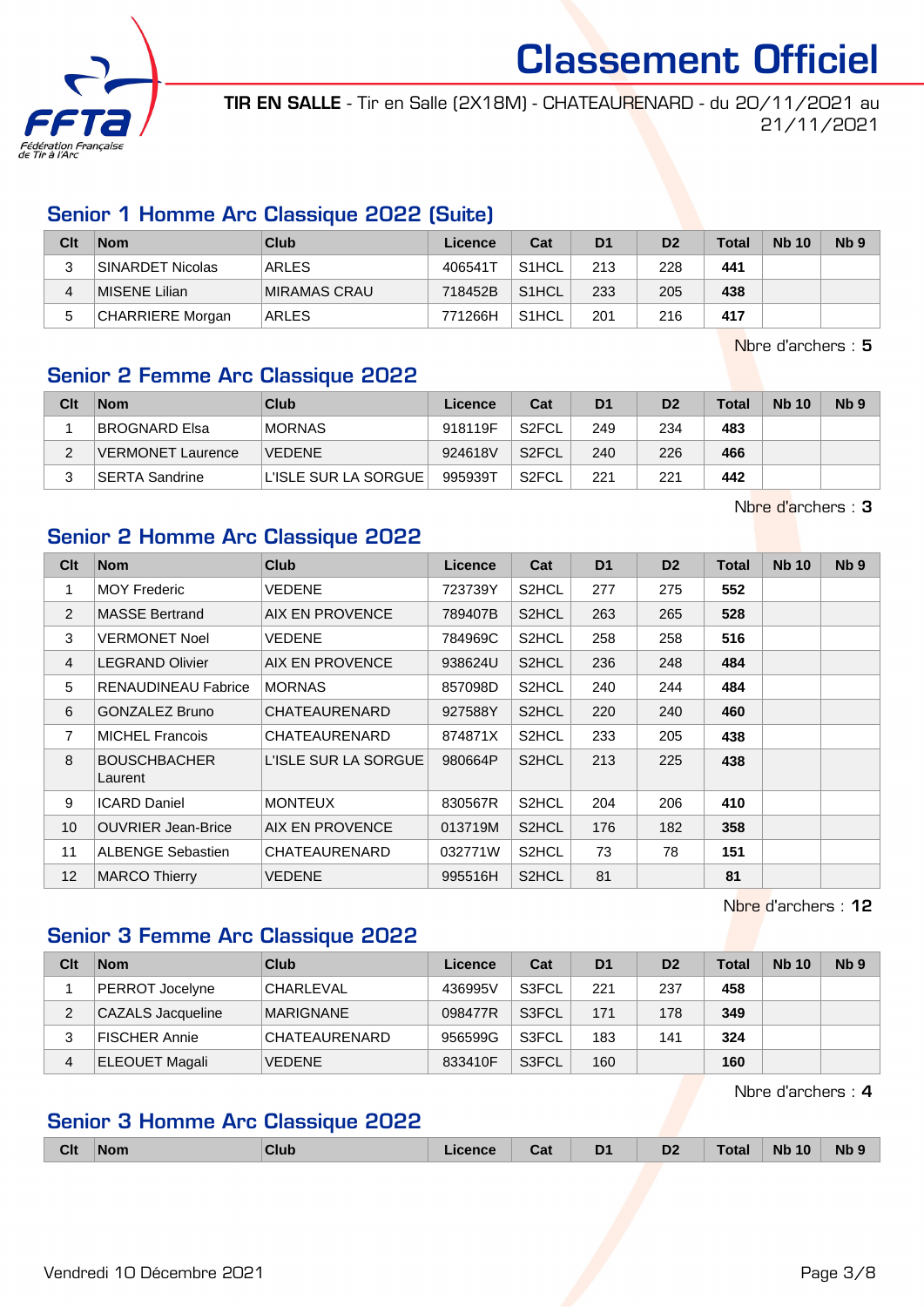

TIR EN SALLE - Tir en Salle (2X18M) - CHATEAURENARD - du 20/11/2021 au 21/11/2021

#### Senior 3 Homme Arc Classique 2022 (Suite)

| Clt            | <b>Nom</b>                | <b>Club</b>         | Licence | Cat   | D <sub>1</sub> | D <sub>2</sub> | <b>Total</b> | <b>Nb 10</b> | N <sub>b</sub> <sub>9</sub> |
|----------------|---------------------------|---------------------|---------|-------|----------------|----------------|--------------|--------------|-----------------------------|
|                | <b>ZACHARIE Raymond</b>   | <b>ISTRES</b>       | 904945L | S3HCL | 231            | 246            | 477          |              |                             |
| 2              | RAVAZZA Michel            | <b>PELISSANNE</b>   | 603668L | S3HCL | 243            | 233            | 476          |              |                             |
| 3              | <b>BUTTIGIEG Roland</b>   | <b>MALLEMORT</b>    | 609565W | S3HCL | 238            | 236            | 474          |              |                             |
| $\overline{4}$ | NADAL Jean-Marcel         | <b>MARTIGUES</b>    | 950462L | S3HCL | 240            | 212            | 452          |              |                             |
| 5              | <b>MOULIN Raymond</b>     | ST MARTIN DE CRAU   | 787729C | S3HCL | 226            | 219            | 445          |              |                             |
| 6              | <b>VORMUS Daniel</b>      | <b>MIRAMAS CRAU</b> | 957867K | S3HCL | 219            | 204            | 423          |              |                             |
| 7              | SINARDET Jean<br>Francois | <b>ARLES</b>        | 355622W | S3HCL | 209            | 210            | 419          |              |                             |
| 8              | <b>PAILLE Christian</b>   | <b>ISTRES</b>       | 905310H | S3HCL | 198            | 192            | 390          |              |                             |
| 9              | CHAUVET Guy               | CHATEAURENARD       | 911058F | S3HCL | 189            | 199            | 388          |              |                             |
| 10             | <b>RICQ Marc</b>          | <b>MALLEMORT</b>    | 609293A | S3HCL | 173            | 174            | 347          |              |                             |

#### Nbre d'archers : 10

#### Cadet Femme Arc à Poulies 2022

| Clt | <b>Nom</b>             | Club          | Licence | Pot.<br>ua  | D <sub>1</sub> | n <sub>o</sub><br>ש | Total | <b>N<sub>b</sub></b><br>10 | N <sub>b</sub> <sub>9</sub> |
|-----|------------------------|---------------|---------|-------------|----------------|---------------------|-------|----------------------------|-----------------------------|
|     | <b>VILLANUEVA Emma</b> | CHATEAURENARD | 898985H | <b>CFCC</b> | 252<br>____    | 257<br>$\sim$       | 509   |                            |                             |

Nbre d'archers : 1

#### Cadet Homme Arc à Poulies 2022

| Clt | <b>Nom</b>                         | Club             | <b>Licence</b> | $\sim$<br>ual | D <sub>1</sub> | n <sub>o</sub><br>ש | Гоtа | <b>N<sub>b</sub></b><br>10 | N <sub>b</sub> <sub>9</sub> |
|-----|------------------------------------|------------------|----------------|---------------|----------------|---------------------|------|----------------------------|-----------------------------|
|     | <b>ITIER</b><br><br>GAl<br>Florian | <b>VENTARREN</b> | 960334S        | <b>CHCO</b>   | 226            | 250<br>$\sim$       | 476  |                            |                             |

Nbre d'archers : 1

#### Junior Femme Arc à Poulies 2022

| Clt | Nom.                     | Club                                    | Licence | <b>Take</b><br>ual | D <sub>1</sub> | D2  | $\tau$ otal | <b>N<sub>b</sub></b><br>10 | N <sub>b</sub> <sub>9</sub> |
|-----|--------------------------|-----------------------------------------|---------|--------------------|----------------|-----|-------------|----------------------------|-----------------------------|
|     | <b>FFRRAUD</b><br>Alexia | TIN DE CRAU!<br>$_{\rm cr}$<br>MAR<br>C | 858635Z | מרייו<br>∪י<br>◡   | 269            | 266 | 535         |                            |                             |

Nbre d'archers : 1

#### Junior Homme Arc à Poulies 2022

| Clt      | <b>Nom</b>         | Club                     | Licence | Cat         | D <sub>1</sub> | D <sub>2</sub> | Total | <b>Nb 10</b> | N <sub>b</sub> 9 |
|----------|--------------------|--------------------------|---------|-------------|----------------|----------------|-------|--------------|------------------|
|          | <b>DENE Axel</b>   | <b>VENTABREN</b>         | 890072V | JHCC        | 261            | 252            | 513   |              |                  |
| <u>_</u> | <b>ORUS Nathan</b> | <b>SALON DE PROVENCE</b> | 918625F | <b>JHCC</b> | 226            | 241            | 467   |              |                  |

Nbre d'archers : 2

#### Senior 1 Femme Arc à Poulies 2022

| Clt | <b>Nom</b>    | Club                  | <b>Licence</b> | ◠⌒ィ<br>val         | D <sub>1</sub> | D <sub>2</sub> | Total | <b>Nb 10</b> | N <sub>b</sub> <sub>9</sub> |
|-----|---------------|-----------------------|----------------|--------------------|----------------|----------------|-------|--------------|-----------------------------|
|     | GIRARD Marion | MARTIN DE CRAU<br>⊹ST | 781401Z        | S <sub>1</sub> FCO | 284            | 286            | 570   |              |                             |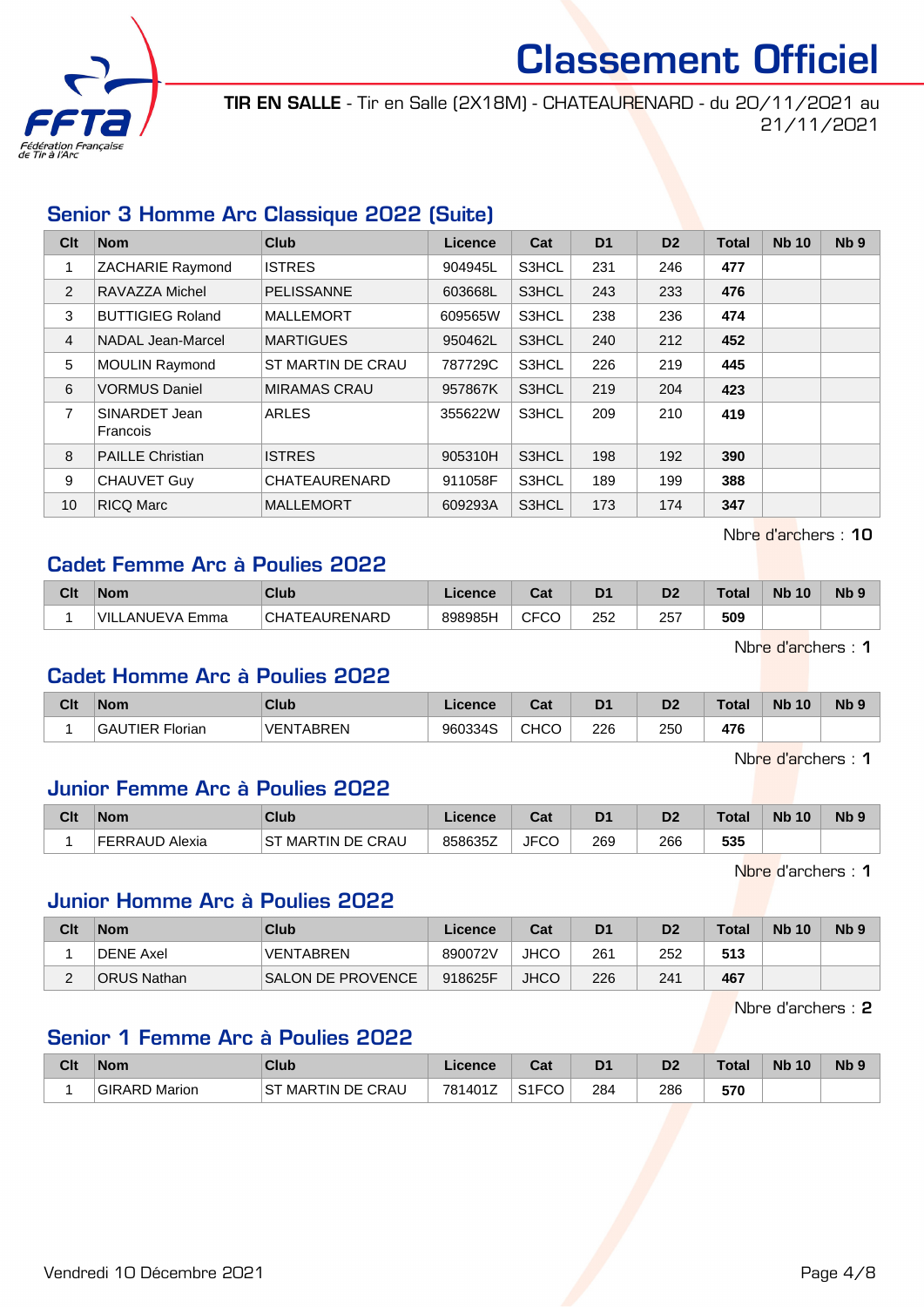

TIR EN SALLE - Tir en Salle (2X18M) - CHATEAURENARD - du 20/11/2021 au 21/11/2021

#### Senior 1 Femme Arc à Poulies 2022 (Suite)

| Clt | <b>Nom</b>               | Club                                  | Licence | Cat                | D <sub>1</sub> | D <sub>2</sub> | <b>Total</b> | <b>Nb 10</b> | N <sub>b</sub> <sub>9</sub> |
|-----|--------------------------|---------------------------------------|---------|--------------------|----------------|----------------|--------------|--------------|-----------------------------|
| ົ   | REGGIANI InEs            | <b>MORIERES LES</b><br><b>AVIGNON</b> | 793911X | S <sub>1</sub> FCO | 286            | 281            | 567          |              |                             |
| 3   | <b>TRUTEAU Eglantine</b> | <b>VENTABREN</b>                      | 811710U | S <sub>1</sub> FCO | 274            | 268            | 542          |              |                             |
| 4   | LLORENS Sophie           | CHATEAURENARD                         | 435020Y | S <sub>1</sub> FCO | 253            | 268            | 521          |              |                             |

Nbre d'archers : 4

### Senior 1 Homme Arc a Poulies 2022

| Clt            | <b>Nom</b>              | Club              | Licence | Cat                | D <sub>1</sub> | D <sub>2</sub> | <b>Total</b> | <b>Nb 10</b> | Nb <sub>9</sub> |
|----------------|-------------------------|-------------------|---------|--------------------|----------------|----------------|--------------|--------------|-----------------|
|                | <b>GIRARD Nicolas</b>   | ST MARTIN DE CRAU | 781398W | S <sub>1</sub> HCO | 298            | 296            | 594          |              |                 |
| $\overline{2}$ | <b>PARPILLON Julien</b> | ST MARTIN DE CRAU | 748101D | S <sub>1</sub> HCO | 294            | 289            | 583          |              |                 |
| 3              | LORTHIOIR Yann          | ST MARTIN DE CRAU | 750851T | S <sub>1</sub> HCO | 289            | 285            | 574          |              |                 |
| 4              | DRUJON Jean             | <b>MIRAMAS</b>    | 367695U | S <sub>1</sub> HCO | 272            | 283            | 555          |              |                 |
| 5              | <b>THIERS Anthony</b>   | CHATEAURENARD     | 800434M | S <sub>1</sub> HCO | 280            | 263            | 543          |              |                 |
| 6              | PEZZANO Paulin          | CHATEAURENARD     | 850089K | S <sub>1</sub> HCO | 228            | 255            | 483          |              |                 |

Nbre d'archers : 6

### Senior 2 Femme Arc à Poulies 2022

| Clt | <b>Nom</b>           | Club                   | icence  | <b>That</b><br>ual | D1  | D2  | <b>Total</b> | <b>N<sub>b</sub></b><br>10 | N <sub>b</sub> <sub>9</sub> |
|-----|----------------------|------------------------|---------|--------------------|-----|-----|--------------|----------------------------|-----------------------------|
|     | GIRARD Anne-Caroline | ' MARTIN DE CRAU<br>ST | 840036H | S <sub>2</sub> FCO | 258 | 270 | 528          |                            |                             |

Nbre d'archers : 1

## Senior 2 Homme Arc à Poulies 2022

| Clt | <b>Nom</b>               | Club                     | <b>Licence</b> | Cat                | D <sub>1</sub> | D <sub>2</sub> | <b>Total</b> | <b>Nb 10</b> | N <sub>b</sub> <sub>9</sub> |
|-----|--------------------------|--------------------------|----------------|--------------------|----------------|----------------|--------------|--------------|-----------------------------|
|     | <b>DESVERNOIS Eric</b>   | <b>SALON DE PROVENCE</b> | 310823B        | S <sub>2</sub> HCO | 285            | 288            | 573          |              |                             |
| 2   | <b>CARCELLER Sylvain</b> | ST MARTIN DE CRAU        | 002677K        | S <sub>2</sub> HCO | 277            | 283            | 560          |              |                             |
| 3   | <b>GIRARD Christophe</b> | ST MARTIN DE CRAU        | 781402A        | S <sub>2</sub> HCO | 278            | 276            | 554          |              |                             |
| 4   | <b>OLIVE David</b>       | ST MARTIN DE CRAU        | 995307F        | S <sub>2</sub> HCO | 274            | 278            | 552          |              |                             |
| 5   | <b>LLORENS Philippe</b>  | CHATEAURENARD            | 438472A        | S <sub>2</sub> HCO | 269            | 270            | 539          |              |                             |
| 6   | <b>BARBES Vincent</b>    | ST MARTIN DE CRAU        | 455951Z        | S <sub>2</sub> HCO | 270            | 267            | 537          |              |                             |
| 7   | <b>JANIAUT Yannick</b>   | <b>SALON DE PROVENCE</b> | 941628J        | S <sub>2</sub> HCO | 269            | 266            | 535          |              |                             |
| 8   | <b>GAUTIER Thierry</b>   | <b>VENTABREN</b>         | 013759F        | S <sub>2</sub> HCO | 251            | 260            | 511          |              |                             |
| 9   | <b>MATS Laurent</b>      | <b>MONTEUX</b>           | 981808H        | S <sub>2</sub> HCO | 261            | 224            | 485          |              |                             |

Nbre d'archers : 9

### Senior 3 Femme Arc à Poulies 2022

| Clt | <b>Nom</b>               | Club                          | <b>licence</b> | יפ<br>uai  | D <sub>1</sub> | D <sub>2</sub>  | <b>Total</b> | <b>Nb</b><br>10 | <b>Nb</b> |
|-----|--------------------------|-------------------------------|----------------|------------|----------------|-----------------|--------------|-----------------|-----------|
|     | <b>HIMENE?</b><br>Muriel | <b>IRESNES</b><br><b>QHID</b> | 076640E        | S3FCO<br>w | 269            | הדה<br><u>_</u> | 541          |                 |           |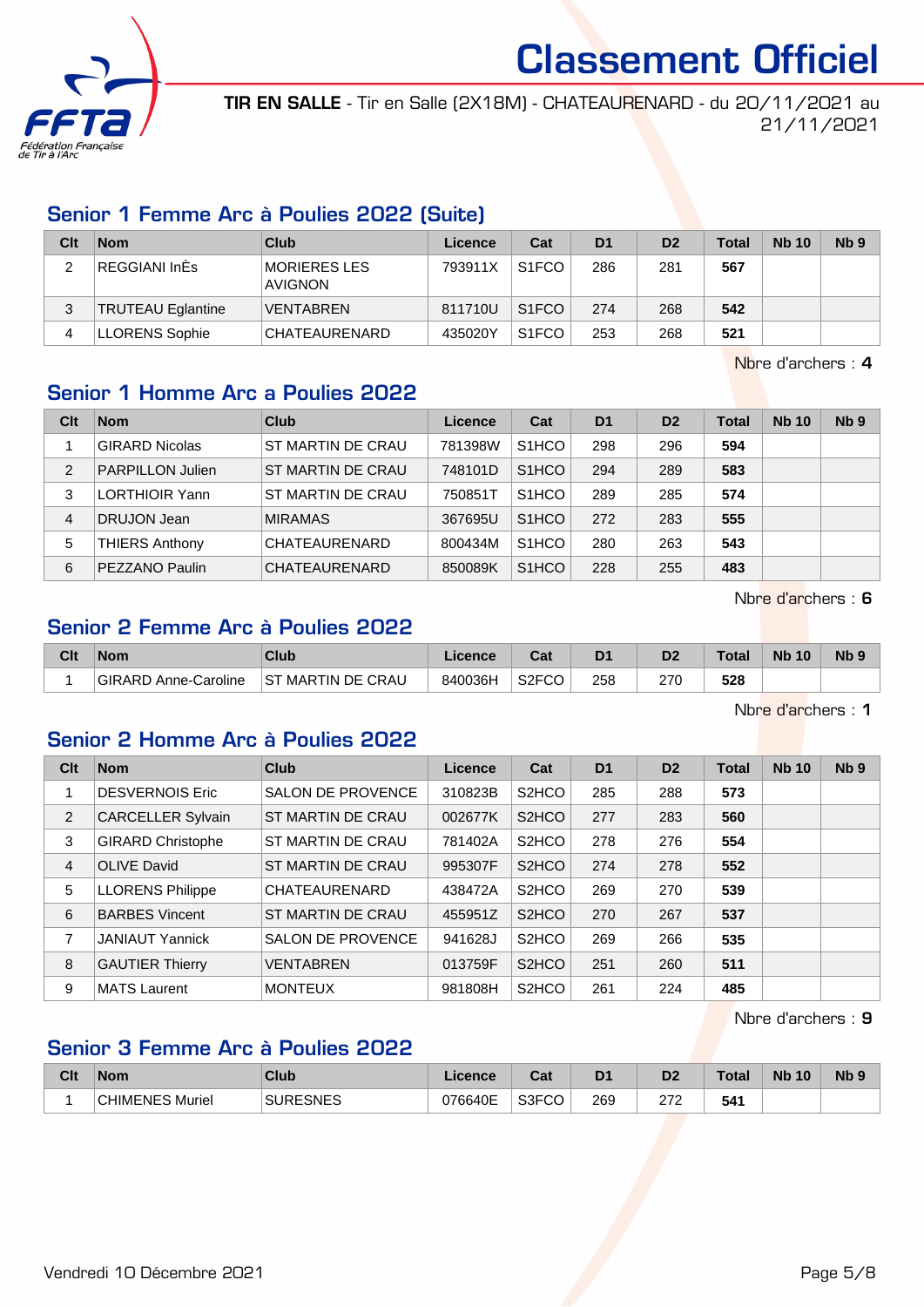

TIR EN SALLE - Tir en Salle (2X18M) - CHATEAURENARD - du 20/11/2021 au 21/11/2021

#### Senior 3 Femme Arc à Poulies 2022 (Suite)

| Clt | <b>Nom</b>           | Club                  | Licence | $R_{\rm eff}$<br>ua | D <sub>1</sub> | D <sub>2</sub> | <b>Total</b> | <b>Nb 10</b> | N <sub>b</sub> 9 |
|-----|----------------------|-----------------------|---------|---------------------|----------------|----------------|--------------|--------------|------------------|
| -   | <b>CHOLLEY Annie</b> | MARTIN DE CRAU<br>.ST | 843097K | S3FCO               | מדר<br>212     | 255            | 527          |              |                  |

Nbre d'archers : 2

#### Senior 3 Homme Arc à Poulies 2022

| Clt            | <b>Nom</b>                | Club                                       | Licence | Cat   | D <sub>1</sub> | D <sub>2</sub> | <b>Total</b> | <b>Nb 10</b> | Nb <sub>9</sub> |
|----------------|---------------------------|--------------------------------------------|---------|-------|----------------|----------------|--------------|--------------|-----------------|
|                | <b>CALENDRIER Laurent</b> | SAINT PAUL TROIS<br><b>CHATEAUX</b>        | 350175A | S3HCO | 278            | 281            | 559          |              |                 |
| 2              | <b>CHOLLEY Andre</b>      | ST MARTIN DE CRAU                          | 842687P | S3HCO | 273            | 273            | 546          |              |                 |
| 3              | <b>VIDAL Jacques</b>      | <b>MORIERES LES</b><br><b>AVIGNON</b>      | 363130G | S3HCO | 271            | 274            | 545          |              |                 |
| $\overline{4}$ | ROSSIGNOL Bernard         | <b>SAINT PAUL TROIS</b><br><b>CHATEAUX</b> | 460224U | S3HCO | 273            | 270            | 543          |              |                 |
| 5              | <b>GIRARD Robert</b>      | <b>ST MARTIN DE CRAU</b>                   | 000340V | S3HCO | 251            | 253            | 504          |              |                 |
| 6              | <b>IDESHEIM Remi</b>      | <b>MIRAMAS CRAU</b>                        | 273873N | S3HCO | 192            | 215            | 407          |              |                 |
| 7              | <b>FISCHER Gerard</b>     | CHATEAURENARD                              | 948721U | S3HCO | 140            | 199            | 339          |              |                 |

Nbre d'archers : 7

## Cadet Homme Bare Bow 2022

| Clt | <b>Nom</b>                     | Club              | Licence | Cat         | D <sub>1</sub> | D <sub>2</sub> | <b>Total</b> | <b>Nb 10</b> | Nb <sub>9</sub> |
|-----|--------------------------------|-------------------|---------|-------------|----------------|----------------|--------------|--------------|-----------------|
|     | <b>GEYMET Nino</b>             | ST MARTIN DE CRAU | 939524X | CHBB        | 243            | 242            | 485          |              | 6               |
| 2   | <b>BARDO-CAUSSE</b><br>Bastien | <b>PELISSANNE</b> | 967769Y | <b>CHBB</b> | 229            | 256            | 485          |              |                 |
|     | <b>ALTADILL Alan</b>           | ST MARTIN DE CRAU | 995313M | CHBB        | 205            | 190            | 395          |              |                 |

Nbre d'archers : 3

#### Adultes Femme Bare Bow 2022

| Clt | <b>Nom</b>                     | Club               | Licence | Cat                | D <sub>1</sub> | D <sub>2</sub> | <b>Total</b> | <b>Nb 10</b> | Nb <sub>9</sub> |
|-----|--------------------------------|--------------------|---------|--------------------|----------------|----------------|--------------|--------------|-----------------|
|     | MENGUY Barbara                 | MALLEMORT          | 981518T | S <sub>2</sub> FBB | 222            | 230            | 452          |              |                 |
|     | AUPY Magali                    | IST MARTIN DE CRAU | 956444N | S <sub>2</sub> FBB | 211            | 221            | 432          |              |                 |
| 3   | MAZIERE - LEGRAND<br>Catherine | AIX EN PROVENCE    | 978813C | S <sub>2</sub> FBB | 154            | 164            | 318          |              |                 |

Nbre d'archers : 3

## Adultes Homme Bare Bow 2022

| Clt | <b>Nom</b>             | Club                     | Licence | Cat                | D <sub>1</sub> | D <sub>2</sub> | <b>Total</b> | <b>Nb 10</b> | N <sub>b</sub> <sub>9</sub> |
|-----|------------------------|--------------------------|---------|--------------------|----------------|----------------|--------------|--------------|-----------------------------|
|     | <b>PLATRET Laurent</b> | <b>MALLEMORT</b>         | 832994D | S <sub>2</sub> HBB | 244            | 252            | 496          |              |                             |
| 2   | MOUSSET Yves           | <b>SALON DE PROVENCE</b> | 914593Y | S <sub>2</sub> HBB | 249            | 243            | 492          |              |                             |
| 3   | GIRARDOT Thierry       | <b>MONTEUX</b>           | 967788U | S <sub>2</sub> HBB | 194            | 200            | 394          |              |                             |
| 4   | AUPY Olivier           | ST MARTIN DE CRAU        | 826974K | S <sub>2</sub> HBB | 195            | 183            | 378          |              |                             |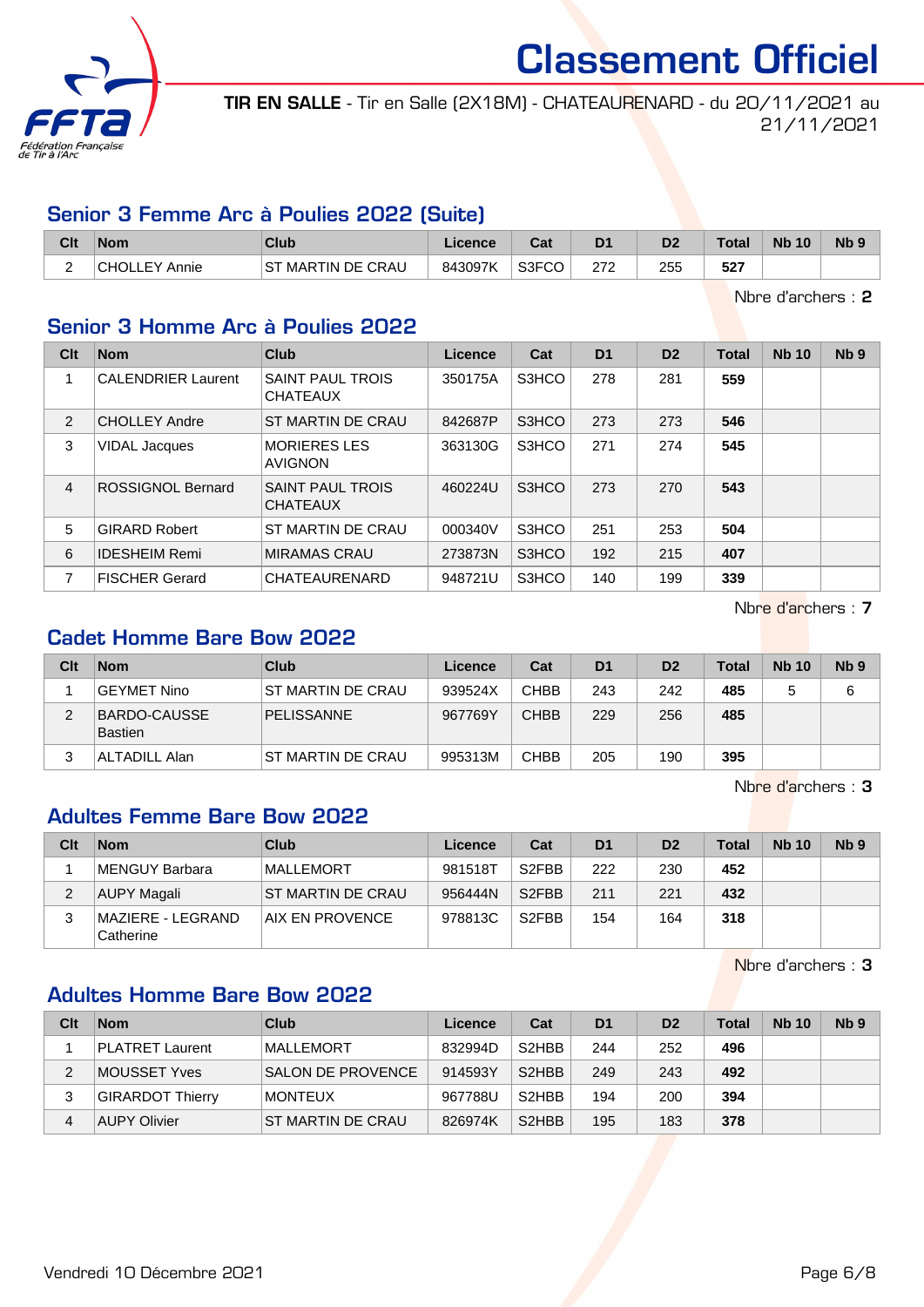

TIR EN SALLE - Tir en Salle (2X18M) - CHATEAURENARD - du 20/11/2021 au 21/11/2021

#### Adultes Homme Bare Bow 2022 (Suite)

| Clt | <b>Nom</b>                                                      | Club             | icence  | $R_{\rm{at}}$<br>ual |     | υ,  | Total              | <b>Nb</b><br>10 | N <sub>b</sub> s |
|-----|-----------------------------------------------------------------|------------------|---------|----------------------|-----|-----|--------------------|-----------------|------------------|
| -   | NOISE <sup>-</sup><br>Pierre<br>. .<br>$\overline{\phantom{a}}$ | <b>MARIGNANE</b> | 744060L | S3HBB                | 169 | 147 | <b>216</b><br>J 10 |                 |                  |

Nbre d'archers : 5

## Autres tirs

## Minime Femme Arc Classique 2022

| Tir              | <b>Nom</b>                                | Club          | Licence | Cat  | D <sub>1</sub> | D2  | Total | <b>Nb 10</b> | N <sub>b</sub> <sub>9</sub> |
|------------------|-------------------------------------------|---------------|---------|------|----------------|-----|-------|--------------|-----------------------------|
| Tir <sub>2</sub> | <b>LLORENS</b><br><b>BOURDON</b><br>Naeva | CHATEAURENARD | 878733V | MFCL | 147            | 150 | 297   |              |                             |

Nbre d'archers : 1

#### Senior 1 Homme Arc Classique 2022

| <b>Tir</b> | <b>Nom</b>        | Club                      | icence  | ו ה<br>ual         | D <sub>1</sub> | D <sub>2</sub> | Total | <b>N<sub>b</sub></b><br>10 | <b>N<sub>b</sub></b> |
|------------|-------------------|---------------------------|---------|--------------------|----------------|----------------|-------|----------------------------|----------------------|
| Tir.       | Lilian.<br>MISENE | ⊥MIRAMAS <b>∩</b><br>CRAU | 718452B | S <sub>1</sub> HCL | 207            | 190            | 397   |                            |                      |

Nbre d'archers : 1

#### Senior 3 Femme Arc Classique 2022

| Tir   | <b>Nom</b>        | Club             | Licence | Cat   | D <sub>1</sub> | D <sub>2</sub> | <b>Total</b> | <b>Nb 10</b> | N <sub>b</sub> <sub>9</sub> |
|-------|-------------------|------------------|---------|-------|----------------|----------------|--------------|--------------|-----------------------------|
| Tir 2 | CAZALS Jacqueline | <b>MARIGNANE</b> | 098477R | S3FCL | 188            | 201            | 389          |              |                             |
| Tir 3 | CAZALS Jacqueline | <b>MARIGNANE</b> | 098477R | S3FCL | 204            | 181            | 385          |              |                             |

Nbre d'archers : 2

#### Junior Femme Arc à Poulies 2022

| Tir   | <b>Nom</b>            | Club                 | Licence | <b>The State of Street</b><br>ual | D <sub>1</sub> | D <sub>2</sub> | Total | <b>N<sub>b</sub></b><br>10 | N <sub>b</sub> <sub>9</sub> |
|-------|-----------------------|----------------------|---------|-----------------------------------|----------------|----------------|-------|----------------------------|-----------------------------|
| Tir 2 | <b>FERRAUD Alexia</b> | MARTIN DE CRAU<br>SТ | 858635Z | roc<br>v<br>JГ                    | 27.            | 070<br>ں ہے    | 544   |                            |                             |

Nbre d'archers : 1

### Senior 1 Femme Arc à Poulies 2022

| Tir              | <b>Nom</b>               | Club             | .icence | ົ່<br>val          | D <sub>1</sub> | D <sub>2</sub> | Total | <b>Nb 10</b> | Nb <sub>s</sub> |
|------------------|--------------------------|------------------|---------|--------------------|----------------|----------------|-------|--------------|-----------------|
| Tir <sub>2</sub> | <b>TRUTEAU Eglantine</b> | <b>VENTABREN</b> | 811710U | S <sub>1</sub> FCO | 277            | 278<br>__      | 555   |              |                 |

Nbre d'archers : 1

#### Senior 1 Homme Arc a Poulies 2022

| Tir   | <b>Nom</b>              | Club                     | Licence | Cat                | D <sub>1</sub> | D <sub>2</sub> | <b>Total</b> | <b>Nb 10</b> | Nb <sub>9</sub> |
|-------|-------------------------|--------------------------|---------|--------------------|----------------|----------------|--------------|--------------|-----------------|
| Tir 3 | <b>GIRARD Nicolas</b>   | ST MARTIN DE CRAU        | 781398W | S <sub>1</sub> HCO | 300            | 300            | 600          | 60           |                 |
| Tir 2 | <b>GIRARD Nicolas</b>   | ST MARTIN DE CRAU        | 781398W | S <sub>1</sub> HCO | 297            | 299            | 596          |              |                 |
| Tir 2 | <b>PARPILLON Julien</b> | <b>ST MARTIN DE CRAU</b> | 748101D | S <sub>1</sub> HCO | 290            | 295            | 585          |              |                 |
| Tir 3 | <b>PARPILLON Julien</b> | ST MARTIN DE CRAU        | 748101D | S <sub>1</sub> HCO | 295            | 287            | 582          |              |                 |
| Tir 3 | LORTHIOIR Yann          | ST MARTIN DE CRAU        | 750851T | S <sub>1</sub> HCO | 287            | 286            | 573          |              |                 |

Vendredi 10 Décembre 2021 Page 7/8